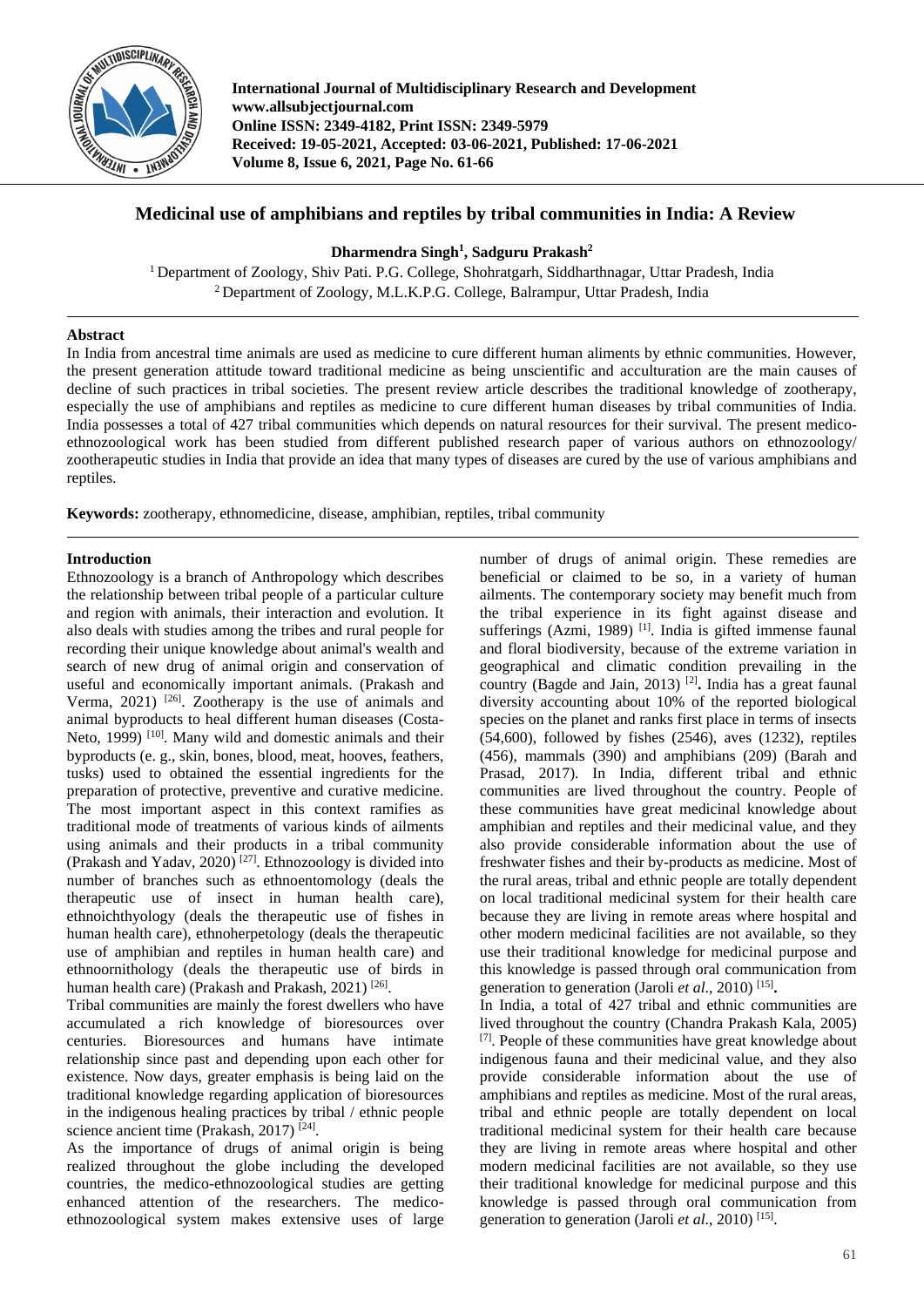# **Ethnomedicinal use of some Amphibians by Tribal communities of India**

Traditional medicine is an indispensable part of primary health-care among the tribal communities in India. Traditional health-care practices of these tribal communities are generally based on religious beliefs and therefore, are an important driver for continuation of their culture (Teronpi *et al*., 2012).

Wild animals are the cheapest way for cure of various health

disorders. Approximately 15 amphibian species are reported to use in the treatment of various disease as traditional medicine by different tribal communities of India. Traditional health care practices among the tribal population in India include oral therapy, contact therapy, by preparing solutions or powders. The scientific name, common name and method of application of amphibians to cure diseases by tribal communities in India is given in the table.

|  | <b>Table 1:</b> List of amphibians used as medicine by tribal communities in different part of India. |  |
|--|-------------------------------------------------------------------------------------------------------|--|
|--|-------------------------------------------------------------------------------------------------------|--|

| Scientific /Common Name   Parts Used   Disease condition |                               |                                              | <b>Method of Application/Consumptions</b>                                                                                                                                                                   | Reference No.       |
|----------------------------------------------------------|-------------------------------|----------------------------------------------|-------------------------------------------------------------------------------------------------------------------------------------------------------------------------------------------------------------|---------------------|
|                                                          | Flesh                         | Asthma,<br>Whooping cough,<br>Improve vigour | Cooked fleshed is consumed once daily, for 6 weeks.                                                                                                                                                         | $[6]$ ,<br>$[27]$ , |
|                                                          |                               | Wound                                        | Flesh is crushed into a paste and applied over wound<br>for easy healing.<br>Frog boiled in oil is used to heal wounds caused due to<br>burns.                                                              | [3],<br>$[4]$       |
| Frog,<br>Rana tigrina                                    | Fat                           | Piles, Eczema                                | Warmed and applied externally twice daily, for 2<br>weeks.                                                                                                                                                  | $[27]$              |
|                                                          |                               | Paralysis,<br>Rheumatism                     | Warmed with mixed mustard oil and massaged over<br>joints once daily, till the disease is cured.                                                                                                            | $[27]$              |
|                                                          | Bile                          | Hyperpyrexia<br>(Very High fiver)            | Applied on forehead twice daily, for 3-4 days.                                                                                                                                                              | $[27]$              |
|                                                          | Skin                          | Burn wound                                   | Fresh skin, skinned and wrapped over affected area,<br>Skin oil is applied on wound                                                                                                                         | $[21]$ ,<br>$[27]$  |
|                                                          | Gall Bladder                  | Asthma                                       |                                                                                                                                                                                                             | $[17]$              |
| Frog,<br>Rana clamitans                                  | Dried<br>Whole<br><b>Body</b> | Rheumatism                                   | Raw dried whole body including skin & foot                                                                                                                                                                  | $[31]$              |
| Frog,<br>Duttaphrynus<br>melanostictus                   | <b>Body</b><br>Part           | Tonsil                                       | Flesh is cooked and consumed                                                                                                                                                                                | $[13]$              |
| Toad,<br>Buffo sp                                        | Flesh                         | Eczema                                       | Warty skin is removed and the flesh is boiled with<br>rice-husk and the water is applied on body                                                                                                            | $[18]$              |
|                                                          | Bile                          | Jaundice                                     | 4-5 drops of bile diluted in a glass of water and drink<br>in the empty stomach once daily, for 2 weeks.                                                                                                    | $[27]$              |
|                                                          | Heart &<br><b>Blood</b>       | Pneumonia                                    | Heart and fresh blood mixed with clove, cardamom,<br>black pepper and make a pest and take orally twice<br>daily, for 2 weeks.                                                                              | $[6]$ ,<br>$[27]$   |
|                                                          | Hind<br>legs                  | Urinary retention,<br>Acne (Pimples)         | Thigh muscles is cooked and consumed                                                                                                                                                                        | $[21]$              |
| Flying Frog,                                             | Flesh                         | Pneumonia,<br>Asthma,<br>Ribs pain           | Cooked with light spices like clove, cardamom, black<br>pepper and consumed once daily, for once week.                                                                                                      | $[27]$              |
| Rhacophorus sp.                                          | Whole body                    | Snake-bite                                   | Chopped and wrapped around affected site 3-4 times<br>for one day only.                                                                                                                                     | $[27]$              |
|                                                          | Bile                          | Hyperpyrexia<br>(High fiver)                 | Applied on forehead twice daily, for 3-4 days.                                                                                                                                                              | $[27]$              |
| Tree frog,<br>Hyla sp.                                   | Whole body                    | Scorpion-bite                                | Chopped and wrapped around affected site 3-4 times<br>for one day only.                                                                                                                                     | $[27]$              |
| Common Tree Frog,<br>Polypedates leucomystas             | Flesh                         | Asthma                                       | Cooked fleshed is consumed once daily, for 6 weeks.                                                                                                                                                         | [6]                 |
| Liebig's frog/ Sikkim frog,<br>Paa liebigii              | Skin                          | Wound, Burn                                  | A small piece of dried skin is soaked in water and<br>rubbed on stone to obtain a paste, which is then<br>applied to wounds and burn parts                                                                  | $[19]$              |
|                                                          |                               | Infertility,                                 | Cooked meat is given orally during infertility.                                                                                                                                                             | $[29]$              |
| Liebig's frog,<br>Nanorana liebigii                      | Whole<br>body                 | Fever,<br>Meascles,                          | Small piece of dried meat is boiled for 10-15 minutes;<br>the soup obtained is given orally for curing fever and<br>measles.                                                                                | $[29]$              |
|                                                          |                               | Diarrhea                                     | Dried frog is ground and makes a paste which is given<br>orally for treating diarrhea.                                                                                                                      | $[29]$              |
|                                                          |                               | Piles,                                       | A small piece of dried meat is put in a glass bottle;<br>fresh calf urine is added and kept for 15-20 days. 3<br>spoons of the mixture are taken orally twice a day in<br>empty stomach for treating Piles. | $[29]$              |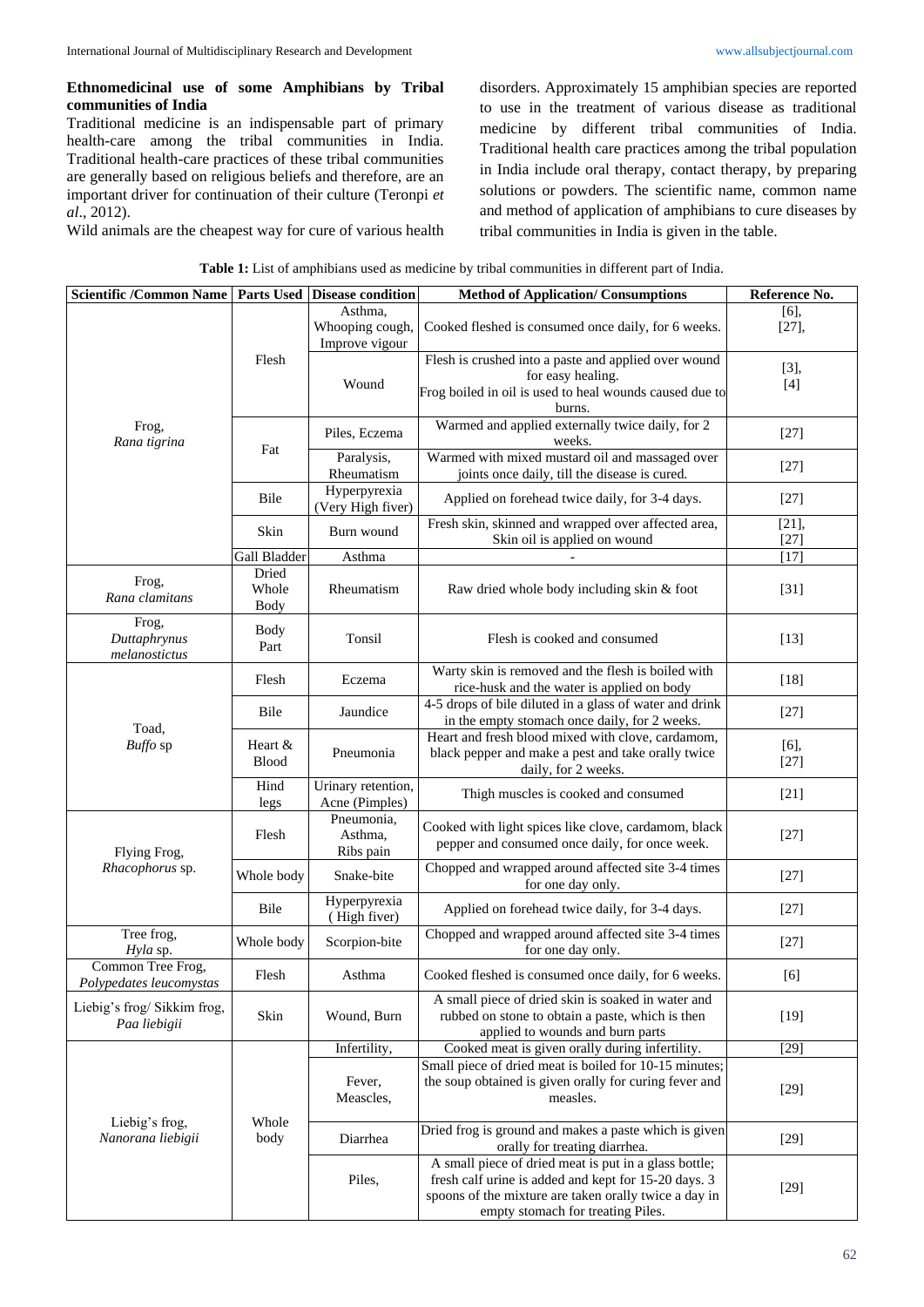International Journal of Multidisciplinary Research and Development [www.allsubjectjournal.com](http://www.allsubjectjournal.com/)

| Paha, Paa polunini                                 | Whole<br>Body                               | Diarrhea<br>& Dysentery                                          | Dried frog is ground to a smooth paste and is given to<br>children                                        | [19]   |
|----------------------------------------------------|---------------------------------------------|------------------------------------------------------------------|-----------------------------------------------------------------------------------------------------------|--------|
|                                                    | Whole<br>Body                               | Wound.<br>Burn                                                   | Dried frog is ground to a smooth paste is used to<br>reduce scare in the skin caused by wounds and burns. | [19]   |
| Frog,<br>Euphlyctis<br>Hexadactylus                | Flesh                                       | Sexual stimulant<br>for male                                     | Boiled the flesh and make a decoction and take orally                                                     | [31]   |
| Choki/Frog,<br>Hoplobatrachus tigerinus            | Flesh                                       | Impotency                                                        | Flesh is taken as food after cooking and it helps to<br>gain strength and overcome impotency              | [8]    |
| Frog.<br>Limnonecties limnocharis                  | Skin,<br>Flesh                              | Skin Burn, Gastrictis, Tongue Blister, Rheumatism                |                                                                                                           | $[11]$ |
| Frog,<br>Paludomus conica<br>Parreysia sikkimensis | Whole<br>body                               | Given to weak person, diabetic patient and fertility enhancement |                                                                                                           | [11]   |
| Frog,<br>Fejervarya limnocharis                    | Used as medicine by Tribal people of India. |                                                                  |                                                                                                           | [20]   |

The information collected from various literature it is clear that tribal people of different geographical regions in India were used whole body, flesh, skin, heart, blood, bile and fat of more than 15 species of amphbians as drugs for the treatment of asthma, Whooping cough, pneumonia, hyperpyrexia, jaundice, rheumatic-joint pain, piles, skin diseases and infertility etc. (Jamir and Lal, 2005; Dixit *et al*, 2010; Borah and Prasad, 2017; Prakash and Yadav, 2020) [14, 12, 20] .

#### **Ethnomedicinal use of some Reptiles by Tribal communities of India**

The numbers of species of reptiles used by the ethnic groups are 22. Reptiles are used by the various tribal communities of different geographical region of India. They mostly use the reptiles to treat various human diseases like asthma, Bronchitis, Tuberculosis, pneumonia, arthritis, malaria, piles and skin diseases etc. Mostly used parts are the whole body, flesh, liver and fat etc. (Jamir and Lal, 2005; Dixit *et al*, 2010; Borah and Prasad, 2017; Prakash and Yadav, 2020) [14, 12, 16, 27] .

**Table 2:** List of Reptiles used as medicine by tribal communities in different part of India.

| <b>Scientific /Common Name</b>                    | <b>Parts Used</b>        | <b>Disease condition</b>                                                      | Method of Application/Consumptions Reference No.                                                      |                              |
|---------------------------------------------------|--------------------------|-------------------------------------------------------------------------------|-------------------------------------------------------------------------------------------------------|------------------------------|
| Indian Cobra,<br>Naja naja<br>King Cobra,         | Flesh                    | Asthma, Bronchitis,<br>Tuberculosis burn,                                     | Boiled or cooked with light spices and<br>consumed once daily, for 3 weeks.                           | $[27]$                       |
|                                                   | Fat                      | Paralysis, Rheumatism,<br>healing of fracture bones<br>Loss of erectile power | Warmed and massaged twice daily on<br>affected area/joints/phallus, for about 8<br>weeks.             | [11],<br>[14]<br>$[27]$ ,    |
|                                                   | Gall Bladder             | Tonsil, Snake bite,<br>Diabetes                                               | Raw gall bladder/ Bile taken orally once<br>daily, for 3 days.                                        | $[5]$ ,<br>$[27]$            |
| Ophiophagus hannah                                | Ash of slough            | Cancer                                                                        | Ash of slough is used orally                                                                          | $[3]$                        |
|                                                   |                          | Leprosy                                                                       | Ash of slough mixed with coconut oil<br>and applied on leprosy wound for rapid<br>healing.            | $[3]$                        |
|                                                   | Skin (with egg<br>shell) | Harpies                                                                       |                                                                                                       | $[17]$                       |
| Viper,<br>Echis coloratus /<br>Vipera<br>susselli |                          | Golactoschesia,                                                               | Cooked with light spices and given to<br>the lactating women once daily, for 2<br>weeks               | $[27]$                       |
|                                                   | Flesh                    | Eyesight                                                                      | The meat believed to promote eyesight<br>and facilitates to elimination of wine,<br>stool and flatus. | $[22]$                       |
|                                                   | Fat                      | Paralysis, Joint Pain,<br>Impotency, Inguinal<br>hernia,                      | Warmed and massaged twice daily on<br>affected area/ phallus, for about 8 weeks.                      | $[21]$ ,<br>$[27]$<br>$[30]$ |
|                                                   | Bile                     | Warts; Malaria fever                                                          | Fatty oil Body oil                                                                                    | [11]                         |
| Rat snake,<br>Ptyas mucosus<br>(Linnaeus)         | Flesh                    | Pain or Body ache                                                             | Cooked with light spices and eaten once<br>daily                                                      | $[27]$                       |
|                                                   | Scale                    | Loss of sexual vigour,<br>Menstrual irregularity                              | Incinerated powder with honey once<br>daily, for 4 weeks.                                             | $[27]$                       |
|                                                   | Fat                      | Paralysis, Sciatica,<br>Impotency                                             | Warmed and massaged twice daily on<br>affected area/ phallus, for about 8 weeks.                      | $[27]$                       |
|                                                   | Vertebrae                | Goiter                                                                        | Making charm and tide around neck.                                                                    | $[2]$                        |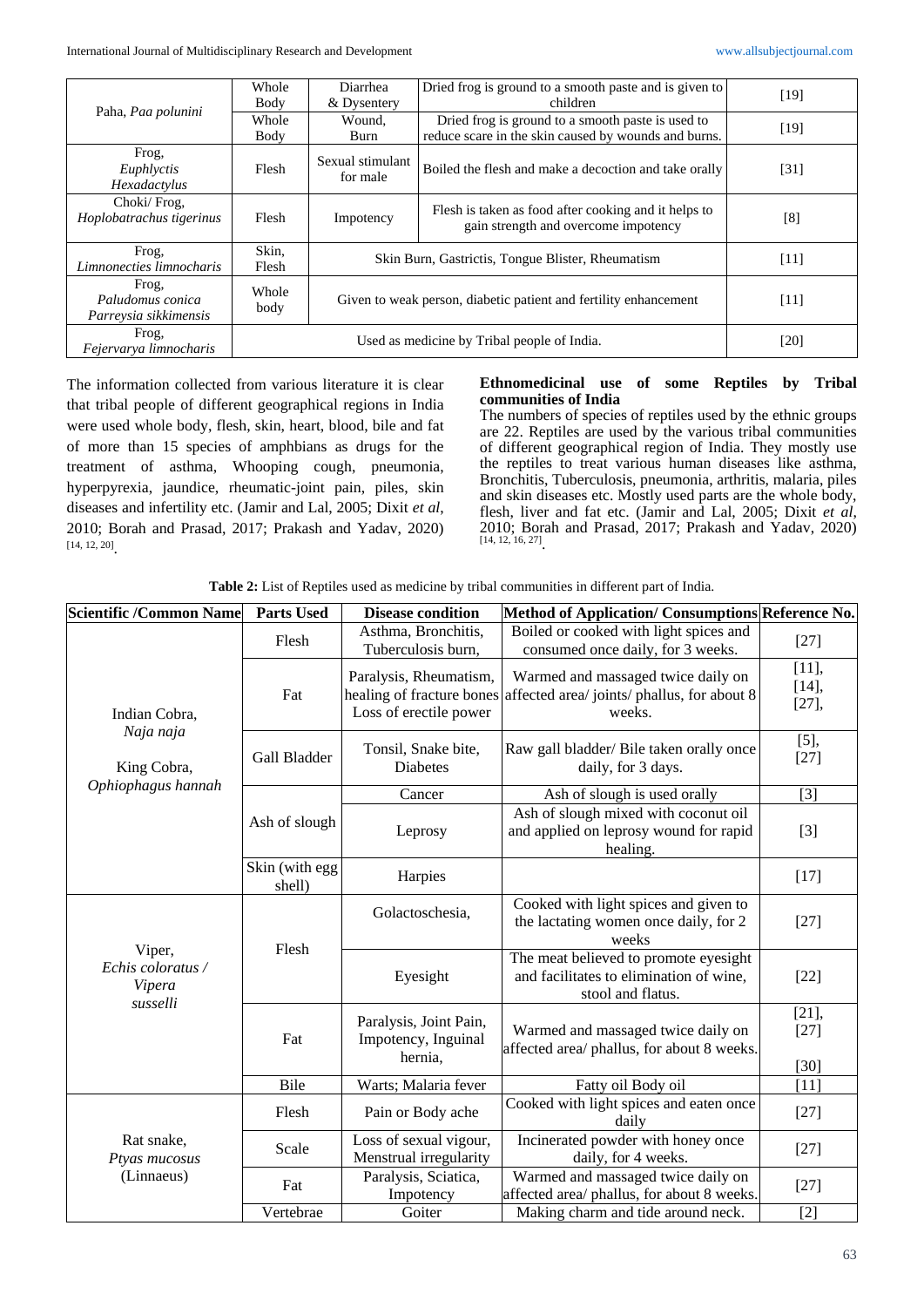|                                                |                                    | Rheumatism,<br>Asthma                                     | Boiled with salt and soup taken once a<br>week, till the disease is cured.                                 | $[27]$                         |
|------------------------------------------------|------------------------------------|-----------------------------------------------------------|------------------------------------------------------------------------------------------------------------|--------------------------------|
| Python,<br>Python malurius                     | Flesh                              |                                                           | Cooked with light spices and given to                                                                      | [14]                           |
|                                                |                                    | Galactoschesia                                            | the lactating women once daily, for 2<br>weeks.                                                            | $[27]$ ,                       |
|                                                | Liver                              | Night blindness,<br>Conjunctivities                       | Dried powder with water taken orally<br>once daily, till the disease is cured.                             | $[27]$                         |
| (Linnaeus)                                     | Bile                               | Gastric Problem                                           | Fresh or dried bile taken orally                                                                           | $[9]$ ,<br>$[11]$              |
|                                                | Fat                                | Vitiligo, Wound,<br>Abscess, Leprosy Joint<br>Pain, Piles | Warmed fat applied externally once<br>daily, till the disease is cured.                                    | $[11]$ ,<br>$[27]$ ,<br>$[28]$ |
| Rattle snake,<br>Crotalus durissus             | Fat                                | Arthritis, Alleviate<br>tremor                            | Raw fat is used                                                                                            | [21]<br>$[30]$                 |
| Snake,<br>Hydrophis sp.                        | Liver                              | Diarrhoea, Dysentry,<br>Malaria, Typhoid                  |                                                                                                            | $[11]$                         |
| Indian Mabuya,                                 | Flesh                              | Snake bite and pain                                       | Boiled with salt and soup taken orally                                                                     | $[27]$                         |
| Eutropis carinata<br>(Schneider)               | Whole body                         | Loss of erectile power<br>Tachycardia                     | Cooked and consumed once a week, for<br>4 weeks.                                                           | $[27]$                         |
| Indian wall lizard,                            | Flesh                              | Act as Pain killer                                        | Flesh is inserted in banana and eats<br>orally twice daily.                                                | $[27]$                         |
| Hemidactylus sp.<br>(Ruppell)                  | Whole body                         | Alopecia, wound                                           | Fried in mustard oil, extract is applied<br>over affected sites twice daily, till the<br>disease is cured. | $[27]$                         |
|                                                |                                    | Dandruff, Baldness,<br>Eczema, Ringworm,                  | Warmed and applied on head once daily,<br>for 1-4 weeks.                                                   | $[27]$                         |
| Indian spiny-tailed lizards,<br>Uromastix sp., | Fat                                | Pneumonia                                                 | Warmed and massaged on chest twice<br>daily, for one week.                                                 | $[27]$                         |
|                                                |                                    | Impotency                                                 | Rubbed the oil extract on lumbo-sacral<br>region once daily, for 5 weeks.                                  | $[27]$                         |
|                                                |                                    | Skin diseases (Ring                                       | Boiled the flesh with salt and take orally                                                                 | [11],                          |
|                                                | Flesh                              | worm), Jaundice                                           | once daily, for one week.                                                                                  | $[27]$                         |
|                                                |                                    | Joint & Back Pain                                         |                                                                                                            | $[17]$                         |
|                                                |                                    | Cough & Fever                                             |                                                                                                            | $[11]$                         |
| Monitor lizard,<br>Varanus sp.                 | Skin oil                           | Arthritis '                                               | Massaged with Skin oil at joints                                                                           | [11],<br>[21]                  |
| (Merrem)                                       |                                    | Piles                                                     | Applied on anus                                                                                            | $[11]$                         |
|                                                | Penis &<br><b>Testis</b>           | Male Sex Stimulant                                        | Penis and Testis are eaten raw                                                                             | $[21]$                         |
|                                                | Tongue, Meat,<br>bile,<br>Skeleton | Asthma, Malaria,<br>Arthritis, Stammering                 |                                                                                                            | $[11]$                         |
| Lizard,<br>Tropidurus torquatus                | Whole<br>body                      | Chicken pox,<br>Rheumatism                                | Fried Skin Oil is used on wound                                                                            | $[21]$                         |
| Garden Lizard Calotes sp.                      | Flesh                              | Pneumonia, Asthma,<br>Cough                               | Dried Roasted meat                                                                                         | $[11]$                         |
| Lizard, Tropidurus<br>torquatus                | Whole body                         | Chicken pox                                               |                                                                                                            | $[30]$                         |
| Chameleon,<br>Chameleon<br>zeylanicus          | Tail                               | Elephantiasis                                             | Bound around leg to cure this problem.                                                                     | $[3]$                          |
|                                                | Flesh                              | Rickets, Asthma,<br>Tuberculosis.                         | Cooked without spices and consumed<br>once daily, for 2 weeks.                                             | $[27]$                         |
| Tortoise & Turtles<br>Testudo sp.              | Fat                                | Piles/Paralysis,<br>Rheumatism, Skin<br>disease, Piles    | Warmed and applied / massaged daily,<br>till the disease is cured.                                         | $[16]$<br>$[27]$               |
|                                                | Shell                              | Piles                                                     | Powdered shell mixed with water and the<br>paste is applied on piles.                                      | $[3]$                          |
|                                                | <b>Blood</b>                       | Erysipelas,<br>Piles                                      | Raw blood is consumed                                                                                      | [21]<br>$[30]$                 |
| Star Tortoise,<br>Geochelone                   | Fluid                              | Piles                                                     | Fluid commonly out from neck                                                                               | $[11]$                         |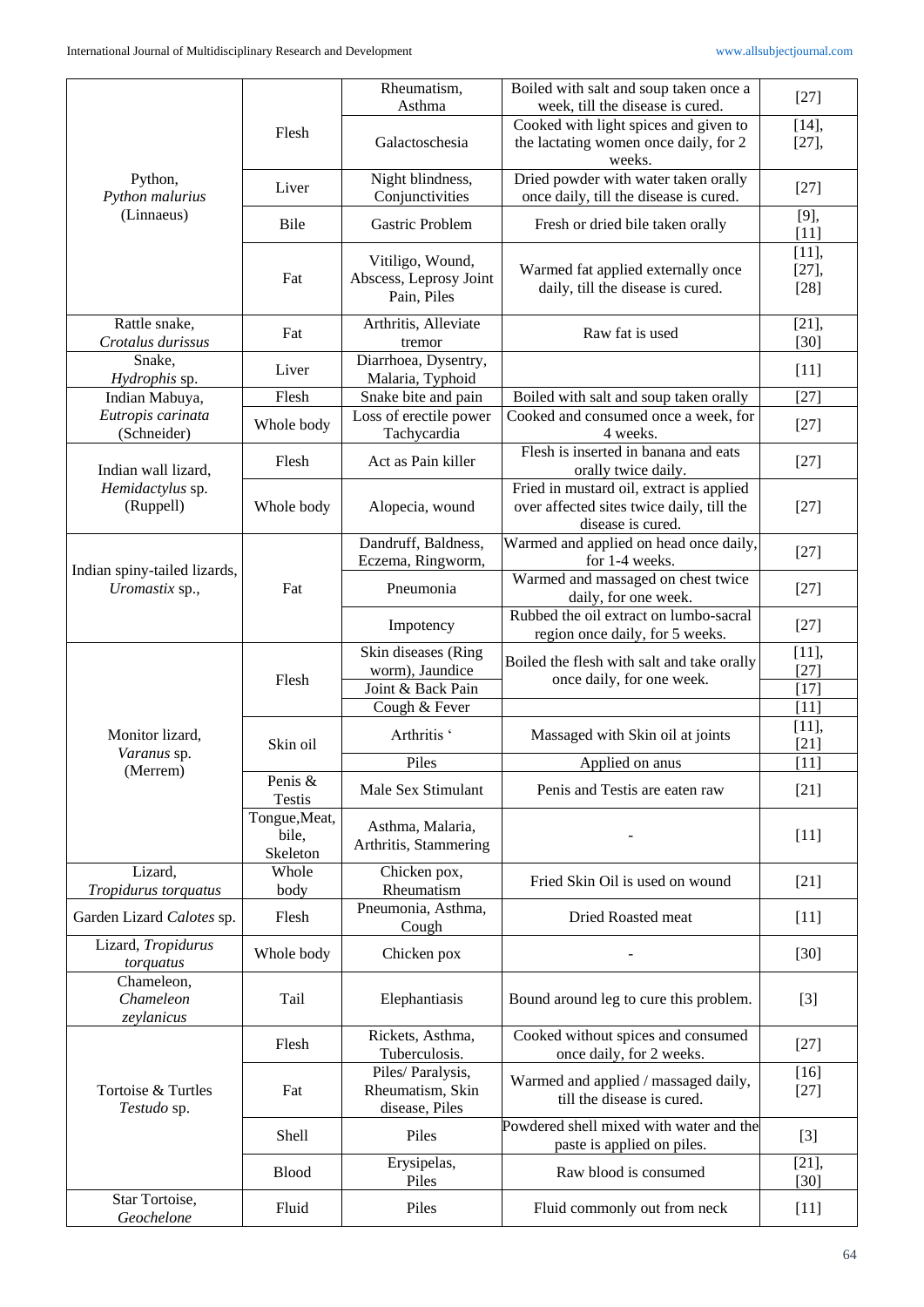| Elongate                 |        |                     |                                           |        |
|--------------------------|--------|---------------------|-------------------------------------------|--------|
| Turtile,                 | Flesh  | <b>Piles</b>        | Ash of the flesh applied in affected area | $[23]$ |
| Chilonia sp.             |        | <b>Skin Disease</b> | Cooked and eaten                          | $[23]$ |
| Turtile.                 | Hard   | Skin Burn           | Ash of carapace mixed with coconut oil    |        |
| Kachuga tentoria         | shell  |                     | and applied on infected part.             | $[22]$ |
| Turtle, Tehanochelys     | Flesh, | Malaria             | Fried meat with light spices and fresh    | $[11]$ |
| trijuga                  | Bile   |                     | bile                                      |        |
| Indian pond terrapin,    | Flesh  |                     |                                           | [5]    |
| Melanochelys trijuga     |        | Allergy             |                                           | $[11]$ |
| Chrysenys formasanus     | Shell  | Skin diseases       | Ash of carapace applied on infected area  | $[28]$ |
| Tokay gecko, Gekko gecko | Flesh  | Impotency           | Flesh with light spices                   | [5]    |

## **Conclusion**

It has been seen that the practice of zoo therapy between tribal communities of India is very common like other countries of world and they believes in sustainable use of natural resources but with the interference of modern man in consumption of animal origin drugs has led to large scale killing of some rare and endangered wild life species threatening their extension. From the observations on the zoo therapy practiced by the ethnic groups of India, it can be concluded that the most commonly treated diseases are-Tuberculosis, Diabetes, Asthma, Cancer, Gallbladder stone, Kidney problem, Arthritis, Impotency, skin diseases and Malaria etc. However with the advancement in modern medical science, and the attitude of young generation toward traditional medicine becomes decreases but many tribal people around the world still prefer to go for traditional medicine to treat different human diseases, which primarily is based on their knowledge and experience. This knowledge of traditional medicine has been the basis for the development of many potential drugs that are being used in modern medical field (Das *et al,* 2014). Thus, the scientific study of wild and domestic species of animal used as traditional medicine by different tribal communities of India can lead to the development of new potential drugs for many serious diseases of the present time.

# **References**

- 1. Azmi HK. Ethnozoology: Some medicinal aspects Part 1: Drugs of mammalian Origin used by certain tribes in Rajasthan. J. Vety. Physol. Alld. Sci,1989:8:19-35.
- 2. Bagde N, Jain S. An ethnozoological studies and medicinal values of vertebrate origin in the adjoining areas of Pench National Park of Chhindwara District of Madhya Pradesh, India. International Journal of Life Sciences,2013:1(4):278-283.
- 3. Bagde N, Jain S. Traditional and Ethnozoological Practices by Tribes and Rurals of Chhindwara District of Madhya Pradesh, India. World Journal of Pharmaceutical and Medical Research,2017:3(8):263- 268.
- 4. Benarjee G, Srikanth K, Ramu G, Ramulu KN. Ethnozoological study in a tropical wildlife sanctuary of Eturunagaram in the Warangal district, Andhra Pradesh. Indian Journal of Traditional Knowledge,2010:9(4): 701-704.
- 5. Betula ALS. Indigenous knowledge of zootherapeutic use among the Biate tribe of Dima Hasao District, Assam, North-eastern India. J Ethnobiol Ethnomed,2013:9:56.
- 6. Borah MP, Prasad SB. Ethnozoological study of animals based medicine used by traditional healers and indigenous inhabitants in the adjoining area of gibbon

wildlife Sanctuary, Assam, India. Journal of Ethnobiology and Ethinomedicine,2017:13:39. DOI 10.1186/s13002-017-0167-6

- 7. Chandra Prakash Kala. Ethnomedicinal botany of the Apatani in Eastern Himalayan region of India. Jnl. of Ethnobiology and Ethnomedicine,2005:1:11.
- 8. Chaudhury S, Chawdhury HR, Singh H. Some Ethnozoological uses of Birhor tribe of West Bengal, India. J. Traditional and Folk Practices,2016:02- 04(1):33-42.
- 9. Chinlampiang M, Singh RK, Shukla AC. Ethno zoological diversity of Northeast India: Emperical learning with traditional knowledge holders of Mizoram and Arunachal Pradesh. Indian J Traditional Knowledge,2013:12:18-30.
- 10. Costa-Neto EM. Healing with animals in Feira de Santana City. Bahia. Brazil J.Ethnopharmacol,1999:65:225-230.
- 11. Das K, Choudhury S, Chanreila K, Nonglait L. Zootherapy among the Ethnic groups of North Eastern region of India- A Critical Review. Journal of Critical Reviews,2017:4(2):1-9.
- 12. Dixit AK, Kadavul K, Rajalakshmi S, Shekhawat MS. Ethno-medico-biological studies of South India. Journal of Traditional Knowledge,2010:9(1):116-118.
- 13. Gogoi C, Bora M. Zoo-therapeutic practices among the deori tribes of Dhemaji district, Assam, India. International Journal of Fauna and Biological Studies,2020:7(4):196-198.
- 14. Jamir NS, Lal P. Ethnozoological practices among Naga tribes, Indian Journal of Traditional Knowledge,2005:4(1):100-104.
- 15. Jaroli DP, Mahawar MM, Vyas N. An ethnozoogical study in the adjoining areas of Mount Abu wildlife Sanctuary, India, Journal of Ethnobiology and Ethnomedicine,2010:6(6):1-8.
- 16. Kakati LN, Ao B, Doulo V. Indigenous knowledge of zootherapeutic use of vertebrate origin by the Ao Tribe of Nagaland. J Human Ecol,2006:19:163-7.
- 17. Kamble VS. Etnozoological Survery of Nomadic Tribs from Drought Prone Region Sangola, Dist. Solapur (Ms) India. World Journal of Pharmaceutical Research,2014:3(9):780-787.
- 18. Lalramnghinglova H. Ethnobiology in Mizoram state: Folklore Medicozoology. Bull.Ind.lnst.Hist.Med,1999:XXIX:123-148.
- 19. Lohani Usha. Man-animal relationships in Central Nepal. Journal of Ethnobiology and Ethnomedicine,2010:6:31. Doi.10.1186/1746-4269-6- 31
- 20. Mahawar MM, Jaroli DP. Traditional Zootherapeutic studies in India: A Review. Journal of Enthnobiology